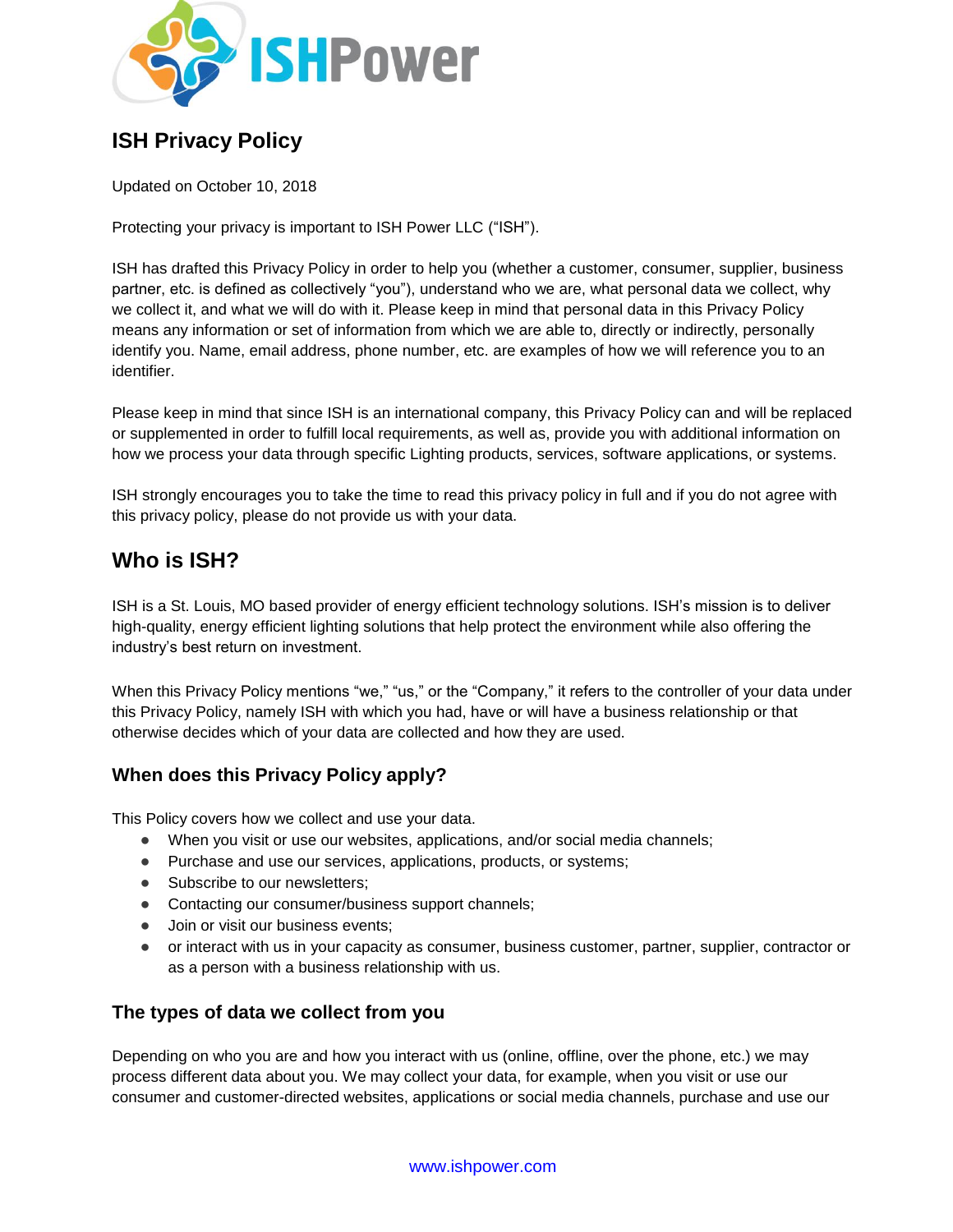

products, services, systems or applications, subscribe to our newsletters, download a software update, provide to us your goods or services, contact our customer support, join our business events, participate to our promotions and surveys or otherwise interact with us.

### **Information you provide to us directly**

- Personal Identification Data
	- Name, surname, title, date of birth
- **Contact Information Data** 
	- Email, phone number, address, country, etc.
- Account Login Information
	- Login ID, password, or other security codes
- Financial Data
	- Credit or Debit card data, bank account data
- Information you voluntarily share with ISH or its affiliates
	- Opinions, feedback, reviews, comments, uploaded files, interests, information provided for our due diligence process

If you visit our premises, for security reasons we might also record your data through video or other electronic, digital or wireless surveillance system or device.

# **Information we collect automatically**

In addition to the information you provide to us directly, we may collect information sent to us by your computer, mobile phone, tablet, or other access device, when you visit or use our websites or applications, subscribe to our newsletters or otherwise interact with us through our digital channels.

### **Examples of data we collect**

- Log Information
	- Time and duration of your use of our product or digital channel
- Device Information
	- Hardware model, MAC address, IP address, operating system version, settings of the device you use to access our services, IMEI number, and other unique device identifiers
- Location Information
	- Your location information may be collected when you enable your location-based products or features. We derive this data from your IP address or other location-based technologies.
- Information about your use of our digital channels or products
	- Websites or apps you visit, links you click within our marketing and advertising emails, motion sensor data.

# **Information we may collect from other sources**

In addition to our websites, applications, and other digital channels, we may also obtain data about you from other third party sources, such as:

● Public databases, analytics tools, advertising networks, third party SDKs, joint marketing partners, social media platforms, as well as any parent, subsidiary or other related entities that will have access to user data. We will provide the same or equal protection of user data as stated and required to the extent permitted by applicable law.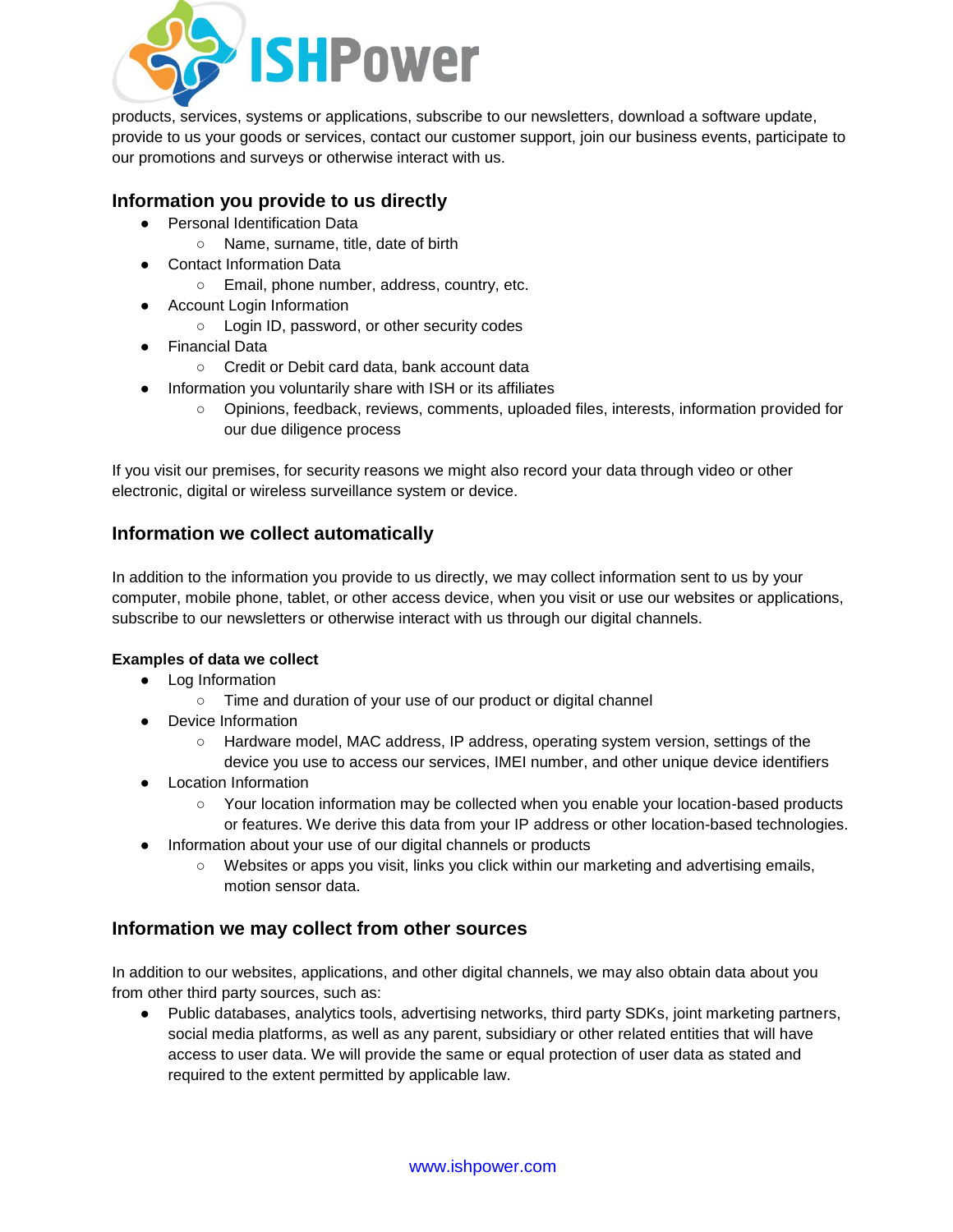

### **How we use your data**

Below you will find an overview of the purposes for which we may use your data for different business and legitimate reasons.

- Providing support
	- Upon your request
		- We will providing support via communication channels, such as, customer or contact center support.
	- Security
		- We may provide your data to a 24/7 monitoring company (only when you agree with the terms and conditions) who will provide support via communicating directly with you or with an emergency service.
- Conclusion and execution of agreements
	- Sales, billing, shipment of products or services, registration to mobile applications or websites, warranty, service and security communications, and account management.
- Direct marketing
	- Promoting contact with consumers or business customers via email marketing, surveys, personalized presentation of products and offers tailored to you, on our sites, applications or in other forms of communications.
- Compliance with legal obligations
	- We may disclose data to government institutions or supervisory authorities as applicable in all countries in which we operate. Examples: tax and national insurance deductions, record-keeping and reporting obligations, conducting compliance audits, compliance with government inspectors, other requests from government or other public authorities, responding to legal rights and remedies, and managing any internal complaints or claims.
- Defense of Legal Claims
	- Establishment, exercise or defense of legal claims to which we are or may be subject to.
- Security and protection of our assets and interests
	- Conducting internal audits, investigations, assessments to verify conflict of interests, and deploying and maintaining technical organizational security measures
- Assessments, rescreening of potential customers, suppliers or business partners
	- Taking steps in order to satisfy legal requirements to establish assets and liabilities for commercial potential. (Due Diligence)

Notice: If we ask you to provide us with your data, but you chose not to (opt-out), we will not be able to provide you with the full functionality of our products, services, systems or applications. Furthermore, we might not be able to respond to requests you might have.

# **Data collection and storage**

When you register for use of our app(s), you are consenting for the secure collection of user or usage data. You may at any time withdraw consent via the app or customer support channels. Our apps collect data for legitimate interests and complies with all relevant terms of law.

- Data Minimization
	- All ISH apps will only request access to data relevant to the core functionality of the app and only collect and use data that is required to accomplish relevant tasks. Whenever possible we will use an out-of process picker or a share sheet rather than requesting full access to protected resources like Photos or Contacts.
- Access Apps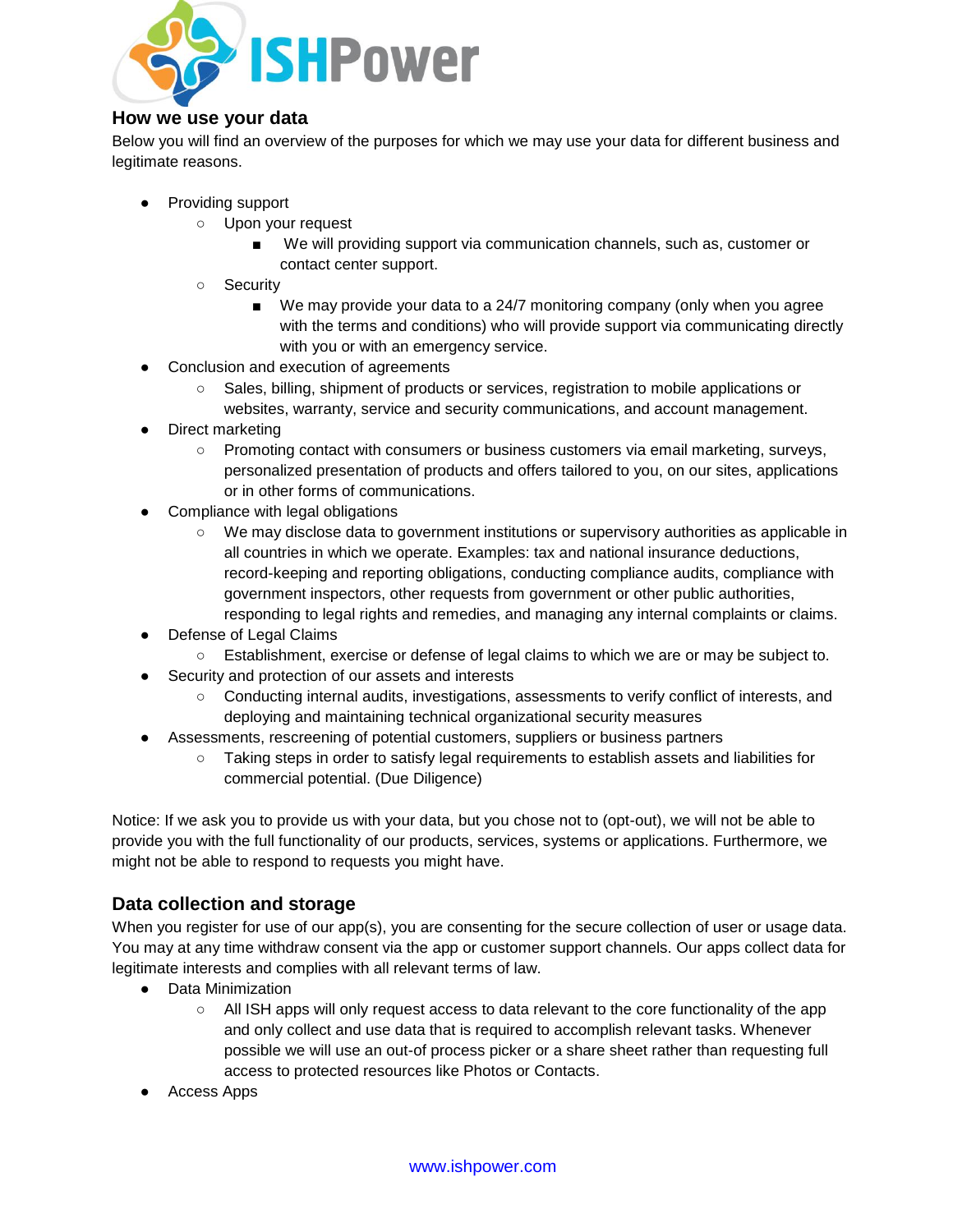

- We will respect the user's permission settings and not attempt to manipulate, trick, or force people to consent to unnecessary data access. Example: some apps that include the ability to share their location, users who don't grant consent, we will offer the ability to manually enter an address.
- **Account Sign-in** 
	- Our app includes significant account-based features directly relevant to the core functionality of the app and require users to enter their personal information to function with our product(s) and service(s). The app(s) are not related to a specific social network and you may not be able to access between the app and a social network from within the app.

# **Data use and sharing**

Unless permitted by law, we will not use, transmit, or share your personal data without first obtaining permission. Data collected from apps will only be shared with third parties to improve the app or serve advertising.

- Data collected for one purpose will not be repurposed without further consent, unless otherwise explicitly permitted by law.
- We will not attempt to surreptitiously build a user profile based on collected data and will not attempt, facilitate, or encourage others to identify anonymous users or reconstruct user profiles based on data collected in an anonymized, aggregate, or otherwise non-identifiable way.
- We will not use information from Contacts, Photos, or other APIs that access user data to build a contact database for our own use or for sale/distribution to third parties, and won't collect information about which other apps are installed on a user's device for the purposes of analytics or advertising or marketing.
- The following entities will have access to your data only if it is necessary for fulfillment purposes described in this Privacy Policy.
	- ISH affiliates: access to your data within ISH will be granted on a need-to-know basis.
	- Business Partners: we may share your data with trusted business partners so they can provide you with services you request.
	- Service providers: like many businesses, we may outsource certain data processing activities to trusted third party service providers to perform functions and provide services to us, such as ICT (Information and Communication Technology) service providers, consulting providers, shipping providers.
	- Public and governmental authorities: when required by law, or as necessary to protect our rights, we may share your data with entities that regulate or have jurisdiction over ISH.
	- Professional advisors and others: we may share your data with other parties including professional advisors, such as banks, insurance companies, auditors, lawyers, accountants, and other professional advisors.
	- Other parties in connection with corporate transactions: we may also, from time to time, share your data in the course of corporate transactions, such as during a sale of a business or a part of a business to another company, or any reorganization, merger, joint venture, or other disposition of our business, assets, including in connection with any bankruptcy or similar proceeding.

# **Data collection from Children**

We do not intentionally collect information from children under the age of 16.

Parents or Guardians of Children under the age of 16: we recommend that you monitor and check your children's use of our products, systems, applications, services, websites and other digital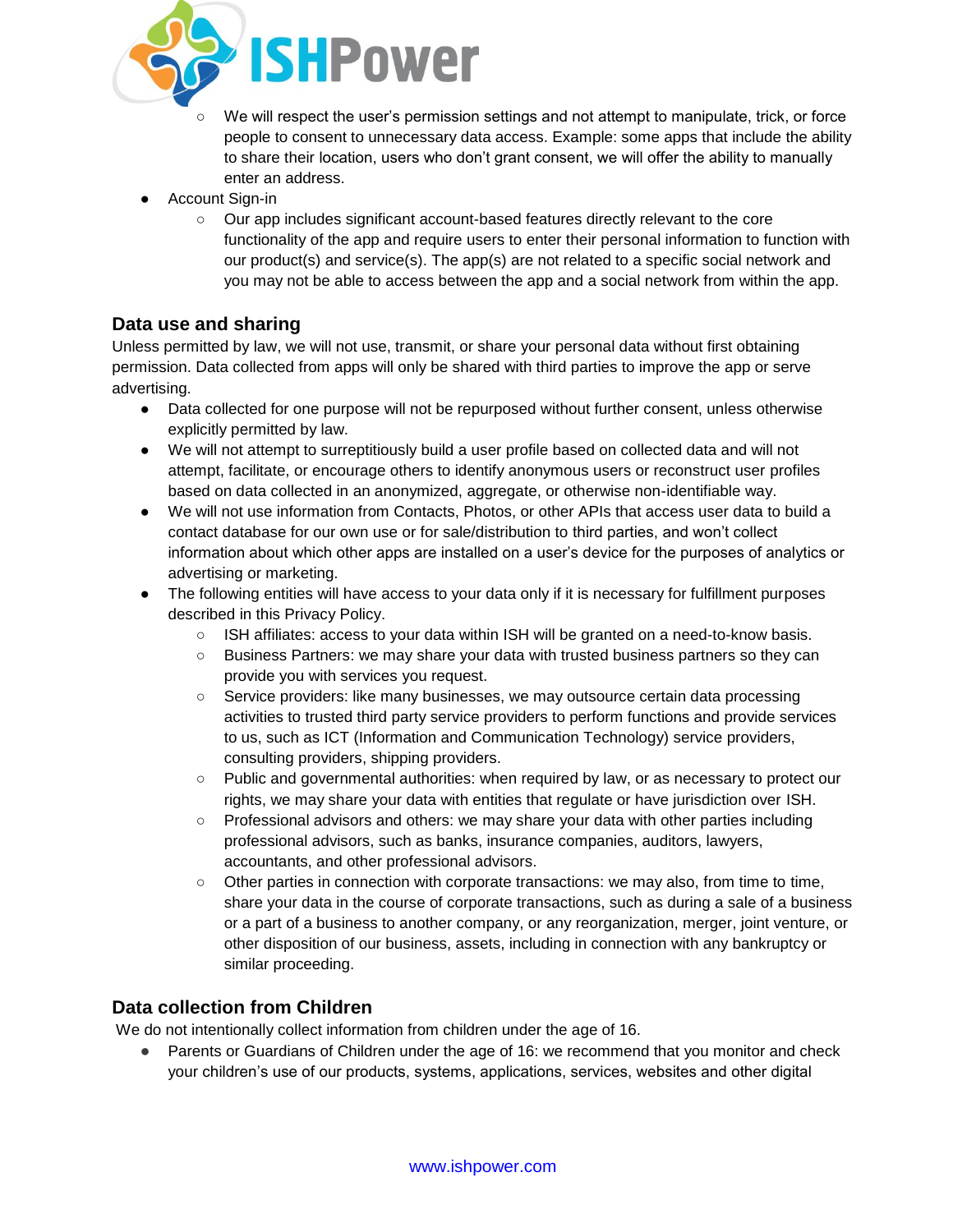

channels, in order to make sure your child's personal data is not shared with us without asking your permission.

● Children under the age of 16: we advise that you speak with and get your parent or quardian's consent before sharing your data with us.

### **How we use your data for marketing**

ISH and other affiliates may send you regular promotional communications about products, services, events, and promotions.

- Promotional communications
	- Some promotional communications may use the "ISH" brand and may be sent to you via different channels such as: email, phone calls, SMS/MMS text messages, postal mailings, apps, third party social networks.
- **Tailored Communications** 
	- We may tailor communication based on your preferences on website visits or based on the links you click in our emails in order to provide you with the a unique and personalized experience.
- Opting-out
	- We will give you the opportunity to withdraw your consent (opt-out) at any time to the above activities when required by applicable law.
	- You can always opt-out from receiving marketing-related emails by following the unsubscribe instructions provided in each email. Also, you can always contact us to opt-out from receiving marketing-related communications.
- Administrative communication
	- Notice! Even if you choose to opt-out from receiving marketing communications, you might receive communications from us such as: order confirmations, technical updates, security alerts, notifications about your account activities, and other important notices

# **Using your data on a Legal basis**

We may rely on different legal bases in order to process your data to ensure legal compliance to the relevant laws, regulations, business rules, and other legal basis permitted by local laws, including but not limited to:

- The necessity to protect the vital interests of any person or organization
- The necessity to respond to your requests.
- To investigate or prevent suspected and/or actual violations of law, breaches of contract, or noncompliance with ISH policies and other legal contracts verbally or written.
- We reserve the right to comply with legal obligations and to establish, exercise, or defend ourselves from legal claims. If we rely on your consent, only when permitted or legally required to, you may withdraw your consent at any time.
- The necessity to ensure that our networks and information are secure.
- The necessity to administer and generally conduct business within ISH and its subsidies.
- The necessity to pursue our legitimate interests; to establish a contractual relationship with you; to perform our obligations under a contract; to respond to your requests; and to protect the vital interests of any person.

### **How long do we keep your data**

We will keep your data for the period necessary to fulfill the purposes for which it has been collected and in certain cases a longer retention period may be required or permitted by law. (For details on these purposes,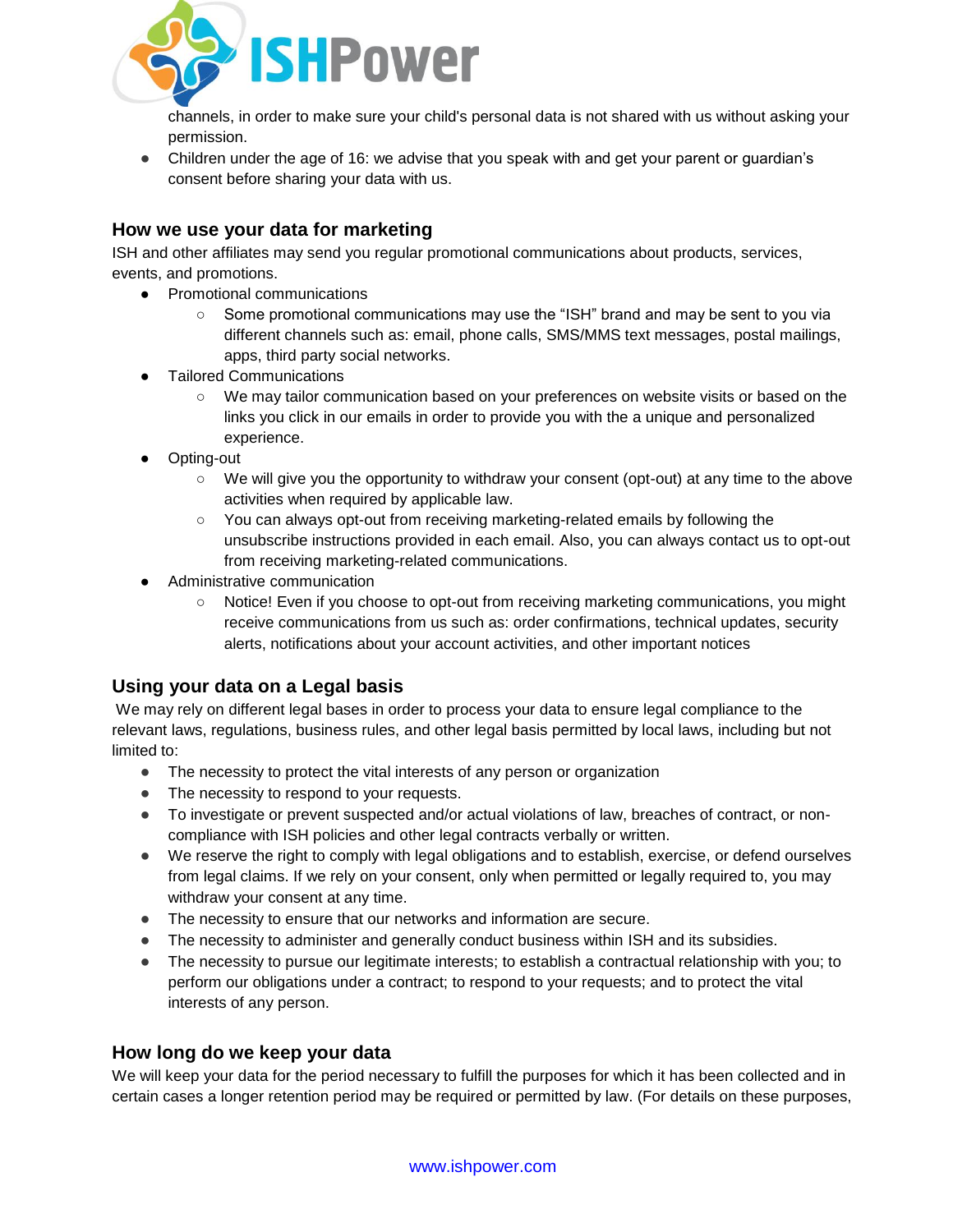

see above section "How we use your data"). The following is the criteria used to determine our retention periods:

- How long of a time period is the data needed to provide you with our products, services, or to operate our business?
	- Do you have an account with us? In this case, we will keep your data while your account is active or for as long as needed to provide services to you.
- Are we subject to a legal, contractual, or similar obligation to retain your data?
	- Examples can include: mandatory data retention laws in the applicable jurisdiction; government orders to preserve data relevant to an investigation; or data that must be retained for the purposes of litigation.

#### **How we secure your data**

We take appropriate measures that are consistent with applicable data protection and security laws and regulations. We require our service providers to use appropriate measures to protect the confidentiality and security of your data. We put in place technical and organizational measures to prevent risks such as destruction, loss, alteration, unauthorized disclosure of, or access to your data.

#### **What are your responsibilities?**

It is your responsibility to ensure, to the best of your knowledge, that the data you provide us with, are accurate, complete, and up-to-date. If you provide us with data of other people, it is your sole responsibility to collect such data in compliance with local legal requirements. Furthermore, you should inform those people, whose data you provide to us, about the content of this Privacy Policy and obtain their consent.

### **How to control your data**

Our goal is to provide you with access to your data. In most cases you can autonomously control your data and update, modify or delete if legally possible. We strongly encourage you to always be in control of your data.

You can always contact our Office if you would like to:

- review, change or delete the data you have supplied us with (to the extent ISH is not otherwise permitted or required to keep such data);
- object to certain data processing operations (example, opt-out from marketing communications);
- receive a copy of your data (in a common machine readable format, to the extent where it is required by applicable law);
- ask us any other questions related to the protection of your data in ISH

Mail:

ISHPower Attn: Privacy 82 Algana Court Saint Peters, MO 63376

Online & Email:

www.ISHusa.com, under "Contact Us" section info@ishusa.com